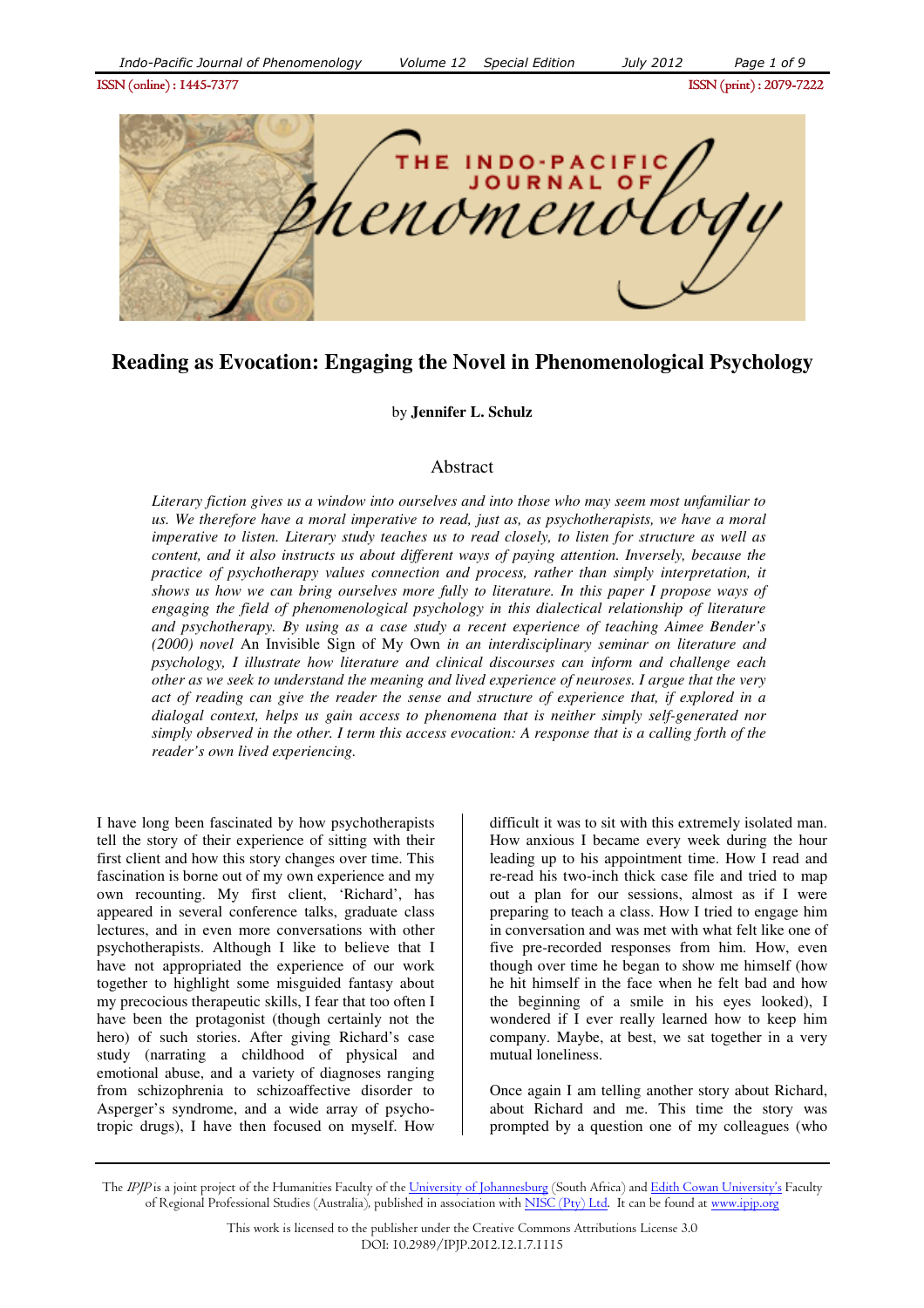teaches acting) posed to me: What do you imagine as the fundamental question or problem that you are trying to address in your work?

The first word that came into my mind was empathy, mostly because my work as a psychotherapist, beginning years ago with Richard, has actually challenged my sense of what empathy means or looks like, although I feel that this is the implicit goal for a genuine connection between client and therapist. I thought about my actor friend, whose work is so embodied, and I felt moved to be as concrete as possible in my response. (Perhaps that is one of my problems with empathy; it is over-determined with abstraction). I responded, thinking a bit sadly about Richard: "As a psychotherapist fundamentally my concern is in how I keep my clients company." As I said this I realized that this was the concern that I recently brought to a graduate-level course that I taught on issues in psychotherapy. Without explicitly articulating my concern, I used this metaphor of 'keeping company' as a guide for myself, as my students and I read theories (many very abstract) regarding topics such as the unconscious, transference/counter transference, empathy, and healing.

During this discussion Richard grounded me as I showed my students examples of the ways in which 'empathy' has become operationalized or instrumentalized in discussions of clinical practice, as if it is a tool in our therapist's toolbox that we can exercise at will. For example, Clark (2010) describes empathy as "an active sharing by the counselor of what a client is experiencing while maintaining some level of emotional detachment" (p. 96), suggesting that counsellors mete out empathy intentionally and strategically. My obsessive planning and anticipating of Richard's visits did not seem like a particularly empathic strategy. Counter transference, while perhaps a more appropriate approximation of my experience, proved itself an even less useful framework for understanding my experience with Richard; in fact, when I told my story to my graduate students, they became preoccupied by the differences between theories of projective-identification and Freud's definition of counter transference. They focused on questions such as: Where did the feelings originate? What were they revealing about his unconscious? What were they revealing about my unconscious? How did I use the experience? I resisted responding to what felt like algebraic questions or very understandable efforts to instrumentalize, that is to understand what to do in such a situation. What I could say was that, finally, my response to Richard probably did result in my gaining some insight into his experience. Richard and I, in our own experiences of anxiety, probably found a way of keeping company with each other that made possible new ways of

interacting with, or simply showing up for, one another. Therefore, in this class full of psychotherapists-in-training, I steered away from operationalizing and theorizing and relied instead on stories, the same things that have grounded my literature classes for the past ten years.

Every story needs a bit of history. My first teaching job after receiving my PhD in American literature placed me amidst non-traditional middle-aged students who had entered the university after raising families or working in manual-labour jobs or escaping abusive spouses. My students came to my office to talk about the literature, but frequently told me their own stories that the literature had evoked. After several years of listening to their stories I made the decision to get some professional training for and philosophical orientation toward what I was finding an increasingly compelling practice of sitting one on one with my students. I therefore went back to graduate school to study phenomenological psychology. When I began clinical practice I discovered that many years of studying and teaching literature fundamentally shaped the way in which I kept company with my clients in the therapy office. I also realized that attending to the experience of listening, by immersing myself in phenomenology, had fundamentally changed my experience of teaching literature in a classroom.

I now see that 'keeping company' is the same metaphor that I bring with me into both the therapy office and my literature courses. The lived experience of reading literary texts is often lost and devalued in the literature classroom. It is this experience that I refer to in this paper as evocation. I define evocation in this sense as a response to the world of the text as separate from the reader but as a calling forth of the reader's own lived experiencing, prior to theoretical or historical analysis or interpretation. Evocation therefore concerns how we keep company with a literary text and with each other in relation to this text. Similarly, in the process of psychotherapy, attention to the lived experience of the interaction between client and therapist can be lost. This attention needs to occur prior to the theorizing, interpreting, and actively responding, particularly, but not exclusively, for new therapists*.* I would even suggest that a focus on empathy (primarily seated in the emotional experience, and as Clark (2010) and others suggest, in the strategic intentions of the therapist) can at times hinder us from attending to the fullness of the encounter.

While keeping company with literature and keeping company with clients are certainly not synonymous, within this article I will place them in a dialogic relationship. Within this paper I will therefore describe the ways in which literary study and my

The IPJP is a joint project of the Humanities Faculty of the University of Johannesburg (South Africa) and Edith Cowan University's Faculty of Regional Professional Studies (Australia), published in association with NISC (Pty) Ltd. It can be found at www.ipjp.org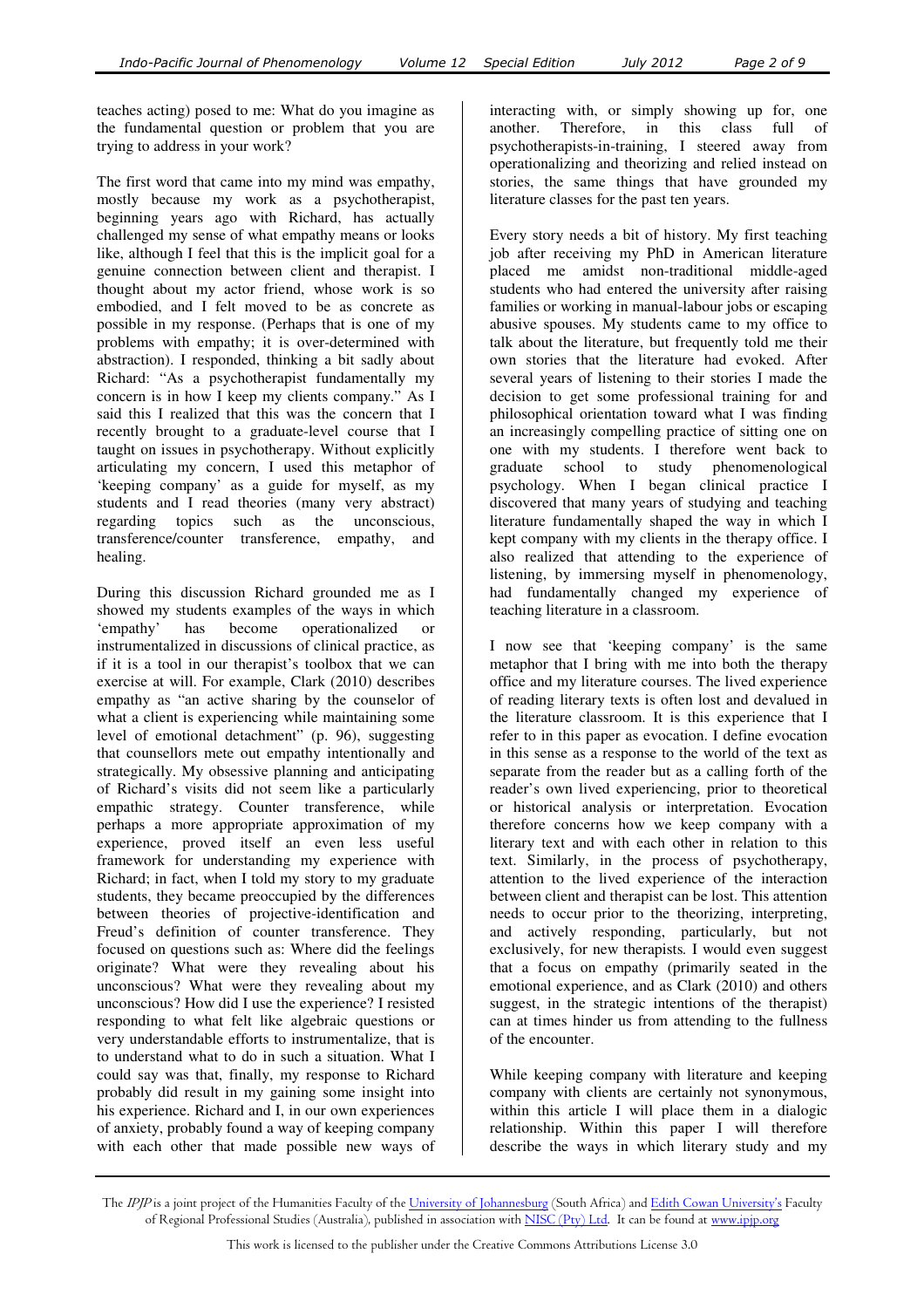teaching of literature, focusing specifically on an experience of evocation that unfolded in a recent teaching experience, have given me new insights into keeping company in the contexts of psychotherapy and phenomenological research. However, before telling another story I need to situate this discussion in conversation with other studies on the role of literature in the field of psychology.

The relationship between the academic fields of psychology and literary study is certainly very much alive and growing; however, much of it seems to be mediated by a kind of utilitarian agenda, originating from both disciplinary perspectives. Moghaddam (2004) usefully catalogues various forms this relationship can, and often does, take. From a psychological perspective, literature can be a source of psychological data; an exploration of personality and of relationships over time (as opposed to lab and outcomes based experimentation). Literature can also be read as a case study of a specific character or characters (Moghaddam, 2004, pp. 507-509). In addition, psychology can examine the ways in which specific literary texts or certain trends in literature directly have an impact on personality development and behaviour (noting the ways in which it enters into discourses of people or relationships within a specific culture) (Moghaddam, 2004, p. 511). We can also examine the ways in which literature reflects and is shaped by the culture in which it is written or by the psyche of the individual author (Moghaddam, 2004, p. 509-510). Although each of these approaches can be rich and fascinating depending upon the questions asked and the context in which they are asked, the purpose of this paper is to give voice to the experiences of reading literature and of sitting with clients and the ways in which these very different experiences can inform each other.

I want to use a literary text (rather than psychological research or theory) as my guidepost as I move through this discussion. Although Billy Collins' (1988) poem "Books" seems erroneously titled as it places emphasis on things, I think his poem is really a phenomenology of reading. It can be read as a very effective illustration of this experience of evocation.

Books From the heart of this dark, evacuated campus I can hear the library humming in the night, a choir of authors murmuring inside their books along the unlit, alphabetical shelves, Giovanni Pontano next to Pope, Dumas next to his son, each one stitched into his own private coat,

together forming a low, gigantic chord of language.

I picture a figure in the act of reading, shoes on a desk, head tilted into the wind of a book,

a man in two worlds, holding the rope of his tie

as the suicide of lovers saturates a page, or lighting a cigarette in the middle of a theorem.

He moves from paragraph to paragraph as if touring a house of endless, paneled rooms.

I hear the voice of my mother reading to me from a chair facing the bed, books about horses and dogs,

and inside her voice lie other distant sounds, the horrors of a stable ablaze in the night,

a bark that is moving toward the brink of speech.

I watch myself building bookshelves in college,

walls within walls, as rain soaks New England, or standing in a bookstore in a trench coat.

I see all of us reading ourselves away from ourselves

straining in circles of light to find more light until the line of words becomes a trail of crumbs

that we follow across a page of fresh snow;

when evening is shadowing the forest and small birds flutter down to consume the crumbs, we have to listen hard to hear the voices of the boy and his sister receding into the

woods. (pp. 31-32)

The books in the beginning of this poem are living breathing entities, but they are also contexts and catalysts for readers' journeys outside of themselves. Collins (1988) writes, "I see all of us reading ourselves away from ourselves/straining in circles of light to find more light" (pp. 31-32). Literary fiction gives us a window into ourselves and into those who may seem most unfamiliar to us. We therefore have a moral imperative to read, just as those of us who are psychotherapists have a moral imperative to listen. Literary study teaches us to read closely, to listen for structure and metaphor as well as content, but it also instructs us about different ways of paying attention. Inversely, because the practice of psychotherapy values connection and process, rather than simply interpretation, this practice shows us how we can bring ourselves more fully to literature. The very act of reading can give the reader the sense and structure of experience that, if explored in a dialogal context, helps us gain access to phenomena that is neither

The IPJP is a joint project of the Humanities Faculty of the University of Johannesburg (South Africa) and Edith Cowan University's Faculty of Regional Professional Studies (Australia), published in association with NISC (Pty) Ltd. It can be found at www.ipjp.org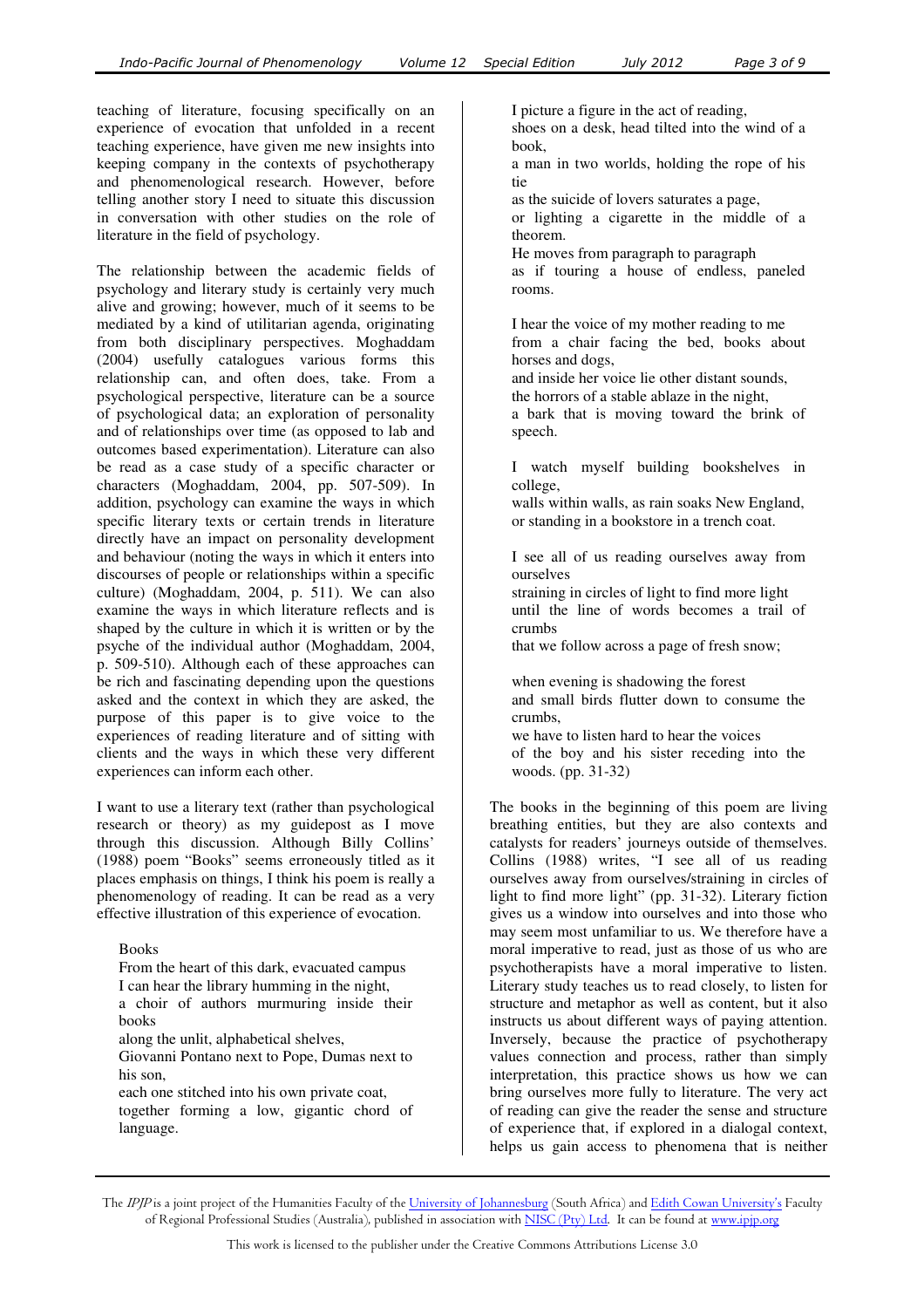simply observed in the other nor experienced as the self. This access can also be through about in relation to the phenomenon of evocation. Consider again Collins' (1988) description of "a figure in the act of reading/ shoes on a desk, head tilted into the wind of a book/ a man in two worlds, holding the rope of his tie/ as the suicide of lovers saturates a page" (pp. 31- 32). In this case, literature is no longer simply a 'thing' (data, case study, historical document) but a vehicle of and for immediate experience.

Collins' (1988) description and my definition of evocation overlap in part with the phenomenological analyses that Kuiken et al. (2004) conducted on the ways in which certain literary reading experiences can effect what they call self-modification. They write:

At times, readers of literary texts find themselves participating in an unconventional flow of feelings through which they realize something that they have not previously experienced – or at least that they have not experienced in the form provided by the text. When this occurs, the imagined world of the text can become unsettling. What is realized (recognized) may also become real-ized (made real) and carried forward as a changed understanding of the reader's own life world. (pp. 268-269)

These researchers therefore found that when readers articulate metaphors of personal identification with situations, characters, or events in literary texts, these identifications often lead to modifications in readers' own lives, attitudes, perspectives, and senses of self. However, although self-modification is a useful place to begin thinking about evocation it is not wholly descriptive of the experience of reading literary texts in a teaching context in which responses to the texts do not simply occur between self and text but within a larger and more complex dialogal context*.* 

I now recount in some detail an experience of reading a novel with participants in a continuing education interdisciplinary seminar I taught on literature and psychology. The participants were university alumni working in fields as diverse as psychology, primary education, and software development. This experience was unsettling for many reasons, but primarily because it took me out of the safety/ reliability of both of my academic disciplines and out of the approaches that Moghaddam (2004) lists. Instead, it left me in a new mode of experiencing - one that I propose could find a rich home in educating future clinicians in the work of psychotherapy or researchers in the field of phenomenological psychology.

I had originally designed this seminar as a way to engage the fields of literature and psychology in the various kinds of conversations that Moghaddam (2004) describes. I opened with an historical reading of Charlotte Perkins Gilman's (1892) "The Yellow Wallpaper" and placed the story in the context of nineteenth-century somatizing discourses surrounding hysteria. We then moved forward in history with Freud's (1905) "Fragment of an Analysis of a Case Study" and focused on the uneasy and blurred distinction between case study and literary text, as well as the role of interpretation in both discourses of psychology and literary study. We next looked at Art Spiegelman's (1986) holocaust narrative *Maus* within the context of interdisciplinary theories on trauma that both draw and depart from Freud and on the unique role that the genre of the graphic novel plays in deepening our understanding of trauma. All of this brought us to Aimee Bender's (2000) novel entitled *An Invisible Sign of My Own.* 

My choice to include this novel in the syllabus was based primarily on my utter enjoyment of its narrative voice. The narrator, Mona Gray, lives a life prescribed and proscribed by her obsessive fear of her father's mortality and by her compulsive rituals to stave off this mortality and to find order in a world that she experiences as confusing and threatening, even or especially in the predictable everydayness of her small hometown that, at age twenty, she has never left. Mona's voice is funny and painful. The novel is relatively simple and, as we follow Mona through just a couple of weeks in her life during which mostly mundane things happen (until the end when several interrelated dramatic things happen), it reads almost as an allegory. Indeed, my choice to include the novel seemed almost too simple and I feared that the participants might simply diagnose Mona with obsessive compulsive disorder, read it as a case study, and be done with it. Thus, as a pre-emptive move, I assigned the novel in conjunction with a printout of the *Diagnostic and Statistical Manual of Mental Disorders* (American Psychiatric Association, 1994) criteria for Obsessive Compulsive Disorder, and with Angyal's (1965) holistic description of OCD as a "pattern of noncommitment" (p. 156). I also furnished them the following study questions to consider:

- 1. What is the relationship between the novel and psychology readings? That is, do you get a 'felt sense' of the lived experience of OCD in such a way that the DSM (APA, 1994) and Angyal's (1965) essay do not give you?
- 2. Now, let's come at it from the literary perspective: One of the dangers of teaching this novel in an undergraduate literature course is that students are tempted to diagnose the

The IPJP is a joint project of the Humanities Faculty of the University of Johannesburg (South Africa) and Edith Cowan University's Faculty of Regional Professional Studies (Australia), published in association with NISC (Pty) Ltd. It can be found at www.ipjp.org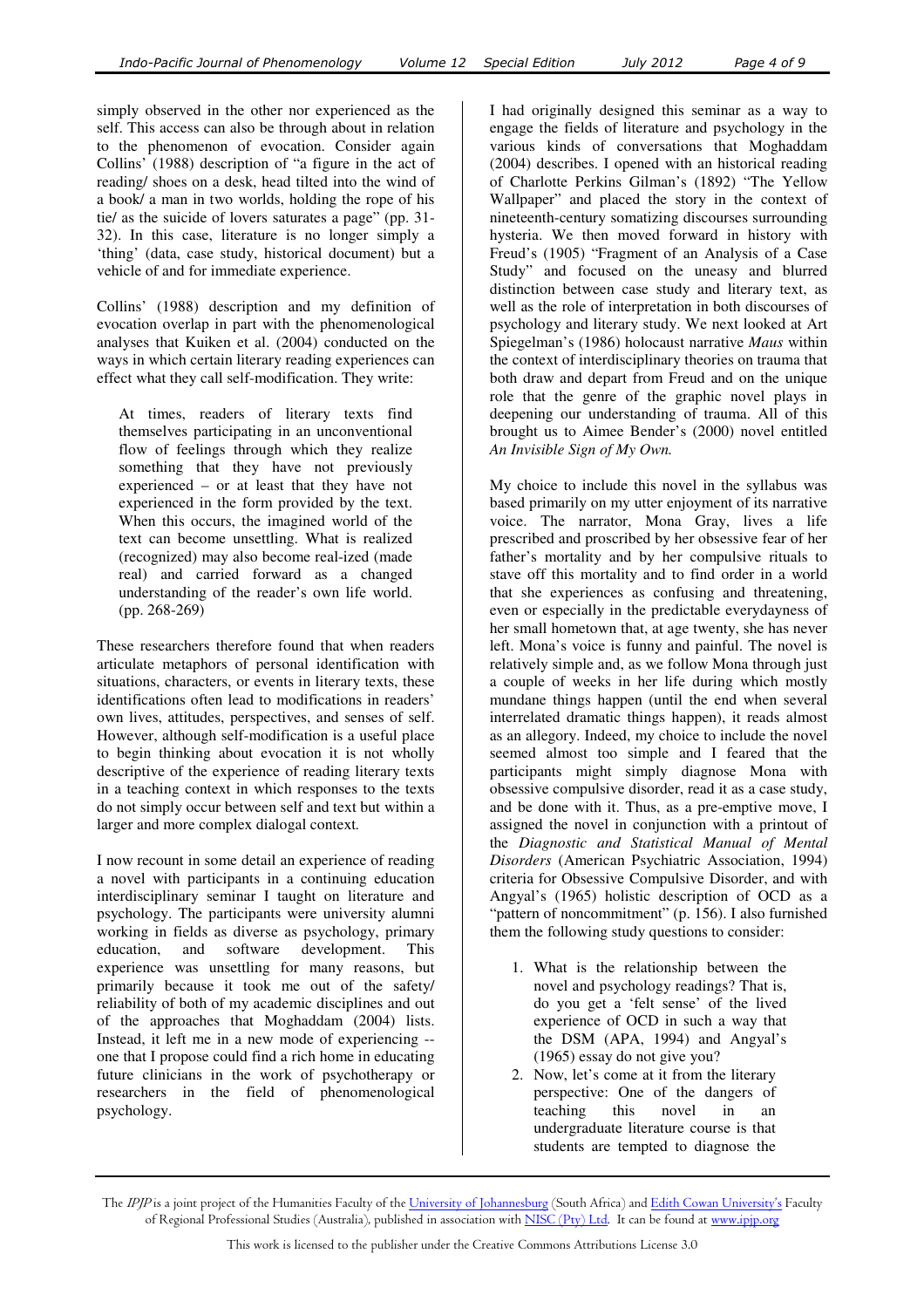protagonist and to see that as an 'endpoint' for analysis. How can we 'recover' this novel and this character from the psychological diagnosis as the 'answer' and make the diagnosis the 'beginning point' for analysis?

I was proud of the study questions and I was genuinely curious about how they might respond, as I was uncertain as to how I would respond. I was very fond of the novel and found it very well-written and 'evocative' in way that I could not really describe adequately (without, frankly, using the term OCD). I was unprepared for the participants' response to the novel. However, before I dive into the experience of walking into that seminar room, I will provide a brief summary of the novel.

In the prologue to the novel we hear a bedtime story that Mona's father tells her when she is ten years old. In the story each family member (as decreed by the town's leaders) must sever a limb in order to save the family, thus making the act of amputation a controlling metaphor of the whole novel (pp. 1-4). This is again emphasized at the beginning of Part One of the novel, which begins in Mona's voice: "On my twentieth birthday, I bought myself an ax" (p.7). We are thus introduced into Mona Gray's world, the 'my own' to which the novel's title refers.

She introduces us throughout the first few chapters to her father, a former track star from whom she has inherited her own gift of speed and with whom she spends her childhood running. Coincident with Mona turning ten (and the traumatizing choices in bedtime stories), her father had fallen ill with an undiagnosed kind of melancholy, a colourlessness that had locked her, her mother, and father into a kind of collective grey inertia for the next ten years. His dis-ease had also precipitated Mona's penchant for quitting, she quit everything - running, piano playing, desserts, and relationships. She metaphorizes the quitting as a form of amputation, recalling both the bedtime story and the ax: "It's a fine art, when you think about it," she says, "to quit well requires an intuitive sense of beauty; you have to feel the moment of turn, right when desire makes an appearance, here is the instant to be severed, whack" (p. 9). Quitting is a wonderful example of Angyal's (1965) pattern of noncommitment.

The only things that Mona does not quit are her compulsion to knock on wood and her obsessions with numbers (and with thinking about her father's mortality and, indeed, death in general). After her mother beseeches her to move away and claim her own life she takes an apartment around the corner from her parents and takes a job as the local elementary school's math teacher, and becomes

particularly attached to the second grade class and specifically to one student Lisa Venus, whose own mother is dying of cancer. Mona's carefully constructed and constricted world and quest for order begins to disintegrate when she brings her newly acquired ax to school and hangs it on the wall of her classroom, telling the second graders that although "people sometimes use it to chop wood … we're going to use it as a 7" (p. 88).

The ax becomes the central object around which the plot and character development hinge. When Mona first sees the ax she compares it to a "lover made from steel and wood" (p. 7), she greets it when she comes home from work, "Hello, beautiful tool," and views it as the "weapon … every young lady should have … around the house" (p. 25), and just prior to displaying it at school fantasizes about using it to amputate one of her body parts: "I could change my life, right here … The ax felt so good in my hands, so strong and real, so regular and steady" (p. 83). The ax takes on multiple meanings and use values for Mona as she appropriates it in different contexts and moods to locate a kind of anchor amidst the tumultuous waves of emotion and change she experiences in her new job and new-ish life. While the ax is a potential (and literal) weapon of self-destruction (or for her the selfsacrifice necessary to save the family), it also becomes the catalyst for unexpected, and potentially devastating, change when one of the second graders nearly severs her own leg with it toward the end of the novel. The object that held so much solidity, reality, potential for order and control is wrested from Mona's hands and unleashes chaos. However, it also realizes (makes real) Mona's fears and externalizes them; the ax is no longer simply 'her own' (with its multiple invisible signs that only she can determine and see). In the moment of near amputation, the ax ironically becomes a catalyst for connection. The injured child is rushed to the hospital and Mona is fired from her job. However, Lisa Venus, the favoured student and soon to be motherless child, finds Mona in the teachers' lounge and tries to keep her company by mimicking Mona's wood-knocking tics, again real-izing and making visible what Mona has always assumed was the invisible sign of 'her own'. When Lisa's knocking turns self-destructive and she bashes her head into the wall, Mona steps outside of her world to save the child.

I kept holding her as tight as I could, fierce as a vice, and she said, I wanted to cut off MY arm, I wanted to do it … I wanted to bleed all over the carpet, I want to have chemotherapy, I want to have no hair, I want to be in the hospital too, she's going to have to die all by herself … and it was my turn to talk but I kept holding her close and I have nothing to say … No matter how many times she kept her

The *IPJP* is a joint project of the Humanities Faculty of the <u>University of Johannesburg</u> (South Africa) and <u>Edith Cowan University's</u> Faculty of Regional Professional Studies (Australia), published in association with <u>NISC (Pty) Ltd</u>. It can be found at <u>www.ipjp.org</u>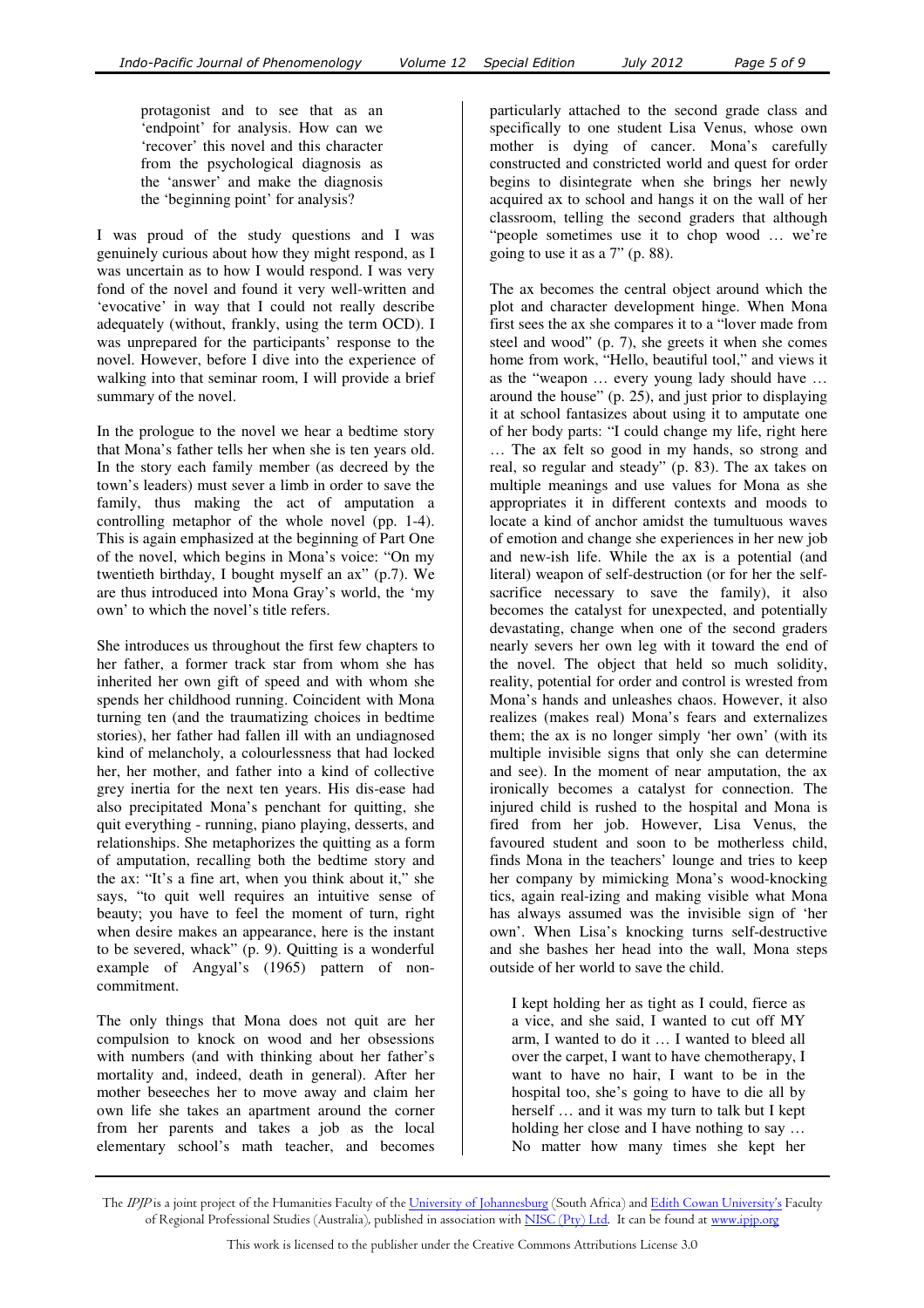mother company, it was clear who was leaving, and who was staying put. (p. 193)

Through this interaction Lisa becomes visible to Mona in a way she has not been before (in fact, earlier in the novel, Mona is actually jealous that Lisa's mother has a clear diagnosis rather than static greyness in which her father lives). Mona's act of seeing Lisa has the added effect of making Mona visible to herself and of initiating a profound decision when Mona visits her dad and tells him quietly, "I'm sorry … but I don't think I can keep you company anymore" (p. 229).

In the final page of the novel, Mona retells the opening bedtime story to Lisa Venus, but with an important difference. Rather than sacrificing a body part for the family, the daughter of the family announces her decision to move away. She invites others to join her and when they hesitate, she simply says, "Bye ... I'll be next town over" (p. 242) and walks off into the bright sunshine. "I don't want your company like that" (p. 191) Mona has earlier told Lisa when she slams her head into the door frame. This moment marks the beginning of a new kind of authorship or voice as well as the introduction of a new kind of keeping company that Mona had not been able to realize before, a keeping company that is based on connection and shared experience rather than a shared quitting or a shared path to selfdestruction.

I was excited when I entered my classroom that evening. However, I was met with an unusual silence. The students glanced at each other, almost furtively, almost angrily. I then asked them to talk about the novel and referred to the study questions, thinking, erroneously, that they did not quite know where to begin. Then it started. The following is a composite sampling of some of the comments:

OK, I have been teaching for 30 years and there is no WAY a teacher would ever be able to bring an ax into a classroom and hang it on the wall. Especially a second grade classroom.

What was she thinking?

I'm sorry but those second graders did NOT act like REAL second graders. I mean, there is precocious, and then there is just unrealistic!

Lisa Venus has way too much insight for a girl her age.

This is the strangest town I have ever heard of. What's with all the numbers hanging on the trees?

These comments went on and on. It is important to remember that these were sophisticated readers. They had analyzed Freud's (1905) *Dora* in a way that rivalled some graduate-level discussions in which I had participated. They had thrown themselves into *Maus* (Spiegelman, 1986) passionately and had suspended disbelief from the first frame. Jews as mice; Nazis as cats. No problem. In fact, it was profoundly effective in its simplicity.

Their response to this novel made me feel like I had entered the wrong classroom. The vehemence with which they wanted to dis-engage from the novel and dis-identify with the narrative voice was, at first, a little frustrating. I started to give a mini-lecture on allegory, frantically flipping pages to show them what I had felt was the simple brilliance of Bender's use of metaphor – using the shifting meanings of the ax as an example. The more I tried to convince them, the more firmly they dug their heels into the 'real' and how this novel just did not seem even to approximate reality. I finally asked out loud:

Since when did you all become such literal readers? We all agreed that *Maus* hovers uneasily between fiction and nonfiction and you were fine with that. You all agreed that if you knocked on Art Spiegelman's door and a man-sized mouse did not, in fact, answer it, you would still embrace the deep humanity in the text.

To which they responded:

OK, but who would even hire Mona to teach children? You need to have the following credentials to even be considered …

At this point I sat back and just listened and I felt a dawning sense of what was emerging in the classroom, which seemed to be very close to the neurotic style that Angyal (1965) and Bender (2000) both work to describe. Indeed, rather than articulating metaphors of personal identification with Mona or the events of the novel (the gratifying experiences that Kuiken et al. (2004) report in their research on the experience of literary reading), a kind of obsession with the 'real' emerged. It was as if they were trying to establish a set of rules within which we could discuss this novel, or a set of rules through which to assess the value of a work of fiction. For them, the climax of the child's leg wound subsumed the rest of the novel, such that some of them had actually forgotten that important events occur after she is rushed to the hospital. In fact, very few of them remembered Mona's act of self-determination in relation to her father or the retelling of the bedtime story and, if they had, they overlooked the importance of the different ending that Mona gives to the child

The IPJP is a joint project of the Humanities Faculty of the University of Johannesburg (South Africa) and Edith Cowan University's Faculty of Regional Professional Studies (Australia), published in association with NISC (Pty) Ltd. It can be found at www.ipjp.org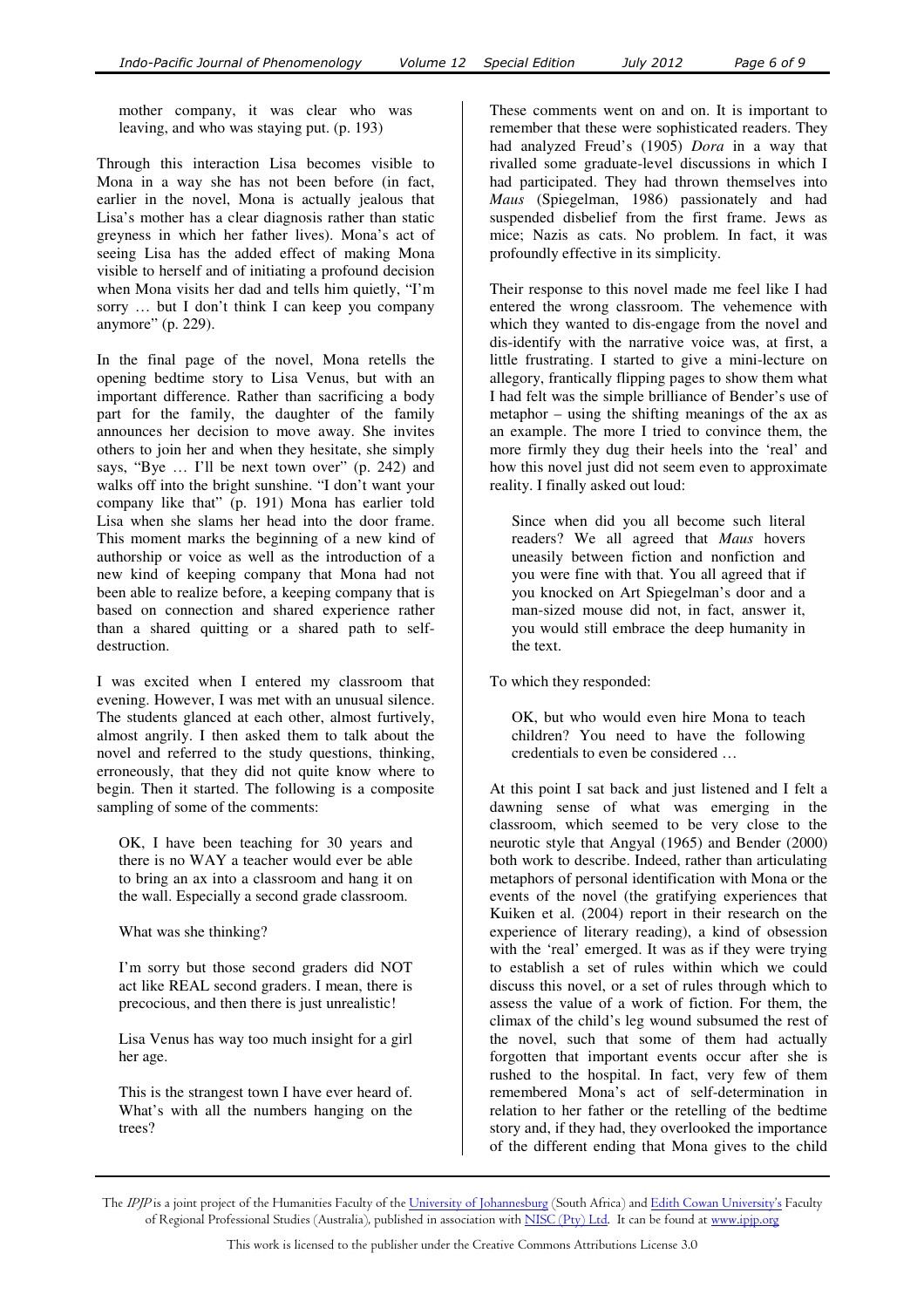Lisa, or the fact that Mona and Lisa represent an important doubling throughout the novel (certainly a topic for another paper).

As I started to point out some of these observations to them I read out loud from Angyal (1965), "One can view the devices used by the patients as having four main objectives: To reduce confusion by making clear-cut divisions, to achieve a synthesis of opposites, to evolve rules to live by, to override confusion" (p. 185). Their rigid assessments based on literal thinking overrode the metaphorical complexity of the novel and of Mona's own movement out of such a rigid style. Ironically, in their dis-identification through not only cutting themselves off from the possibility of figurative levels of meaning within the novel but also cutting off (or severing) the ending from the rest of the novel, they began to enact (if not articulate) a more profound identification with the narrator. Like Mona my students eschewed metaphor for a strict adherence to the real. While I have read the ax as a metaphor because of its shifting and multiple meanings and because of its function as a catalyst for movement and change, in a way the narrative voice actually refuses the metaphorical. For Mona the ax, which takes on the role of a lover, a tool, a weapon, and a number seven, never really loses its literalness as ax. Just as my students could not escape its ax-ness, neither can Mona, even as she insists on its seven-ness. I would also argue that the neurotic style in which Mona lives is a kind of hyperliteral way of being. Mona cannot just imagine herself severing a limb or metaphorically sever a limb for the sake of the family, she feels compelled to actually sever a limb. She feels compelled to knock on wood to solidify, to act out her compulsions; her magical thinking is not just thought, it must be enacted. In a way, my students' refusal to engage with the metaphorical was a more accurate response, but accurate only insofar as it was also mirroring or a mimicking of the narrative voice.

"It's funny," one of the more vociferous students said, after a long silence in the classroom, "I feel like we were sort of diagnosing this novel as, itself, pathological". I reflected that Mona assumes herself to be both doctor and patient; she creates her own treatment by generating her 'own' signs. Through doing so she encloses herself within her own world. She is a reader of the world but only in terms of her own self and her own fear. It is difficult to 'keep company' with Mona throughout much of the novel, but this is part of the point. Although some of the students remained sceptical and quiet, many of the other students began talking about the experience of reading the novel and the growing anxiety they experienced as events unfolded. One student said, "When we read novels, we're sort of invited to see the

world through the eyes of the narrator … and in this case I really didn't want to".

I have since thought about this comment in relation to clinical work. When we read a novel we are invited to identify; similarly when we sit with a client in therapy we feel called to respond (whether directly or indirectly, silently or otherwise). What is evoked in us as readers of literary texts is different from what is evoked in us as clinicians, perhaps in part because the reading experience is unmediated by what Martin Buber, in his 1957 dialogue with Carl Rogers, claims is always intrinsic to a therapist-client relationship - a kind of power-differential between the well and the sick or the helper and the one in need of help. However, most of us have sat with clients who live with very rigid styles, akin to Mona's (akin to Richard's), and have felt a kind of anxiety and rightwrong dualistic thinking come over us. Instead of simply (or not so simply) chalking this up to counter transference, I would rather refer back to Collins' (1988) "man in two worlds, holding the rope of his tie/ as the suicide of lovers saturates a page" (pp. 31- 32)

We live in two worlds, we always live in multiple worlds, at once. These worlds are always already coconstituting each other. The act of literary reading can give us endless access to different worlds and the experience of identification as well as disidentification (in fact the latter may be, in some ways, more salient). This can elicit a kind of connectedness, a 'keeping company' (to use Mona's words) that may prove very valuable to the work of psychotherapy and phenomenological research.

Indeed, by the end of our seminar discussion participants were reflecting on the ways in which their experiences of reading the novel were akin to Mona's 'keeping company' with her father or Lisa's initial keeping company with Mona, a mode of keeping company where 'keeping company' becomes undifferentiated mirroring/mimicking. As we all reread the end of the novel we realized that Mona locates a new way of 'keeping company' that becomes an invitation into what is possible, rather than a staving off what is feared. "I'll be in the next town over …" (Bender, 2000, p. 242) the daughter in her bedtime story calls back. It is both an assertion of selfhood and an invitation to accompany one into the unknown.

What is important in the end of this novel is not what has been settled, but what has been left unsettled. Indeed, what was important in the end of the seminar was not that we all settled on a specific reading of the novel but that we were able to look at why reading the novel and our initial discussions of it were so unsettling. The class remained divided on whether

The IPJP is a joint project of the Humanities Faculty of the University of Johannesburg (South Africa) and Edith Cowan University's Faculty of Regional Professional Studies (Australia), published in association with NISC (Pty) Ltd. It can be found at www.ipjp.org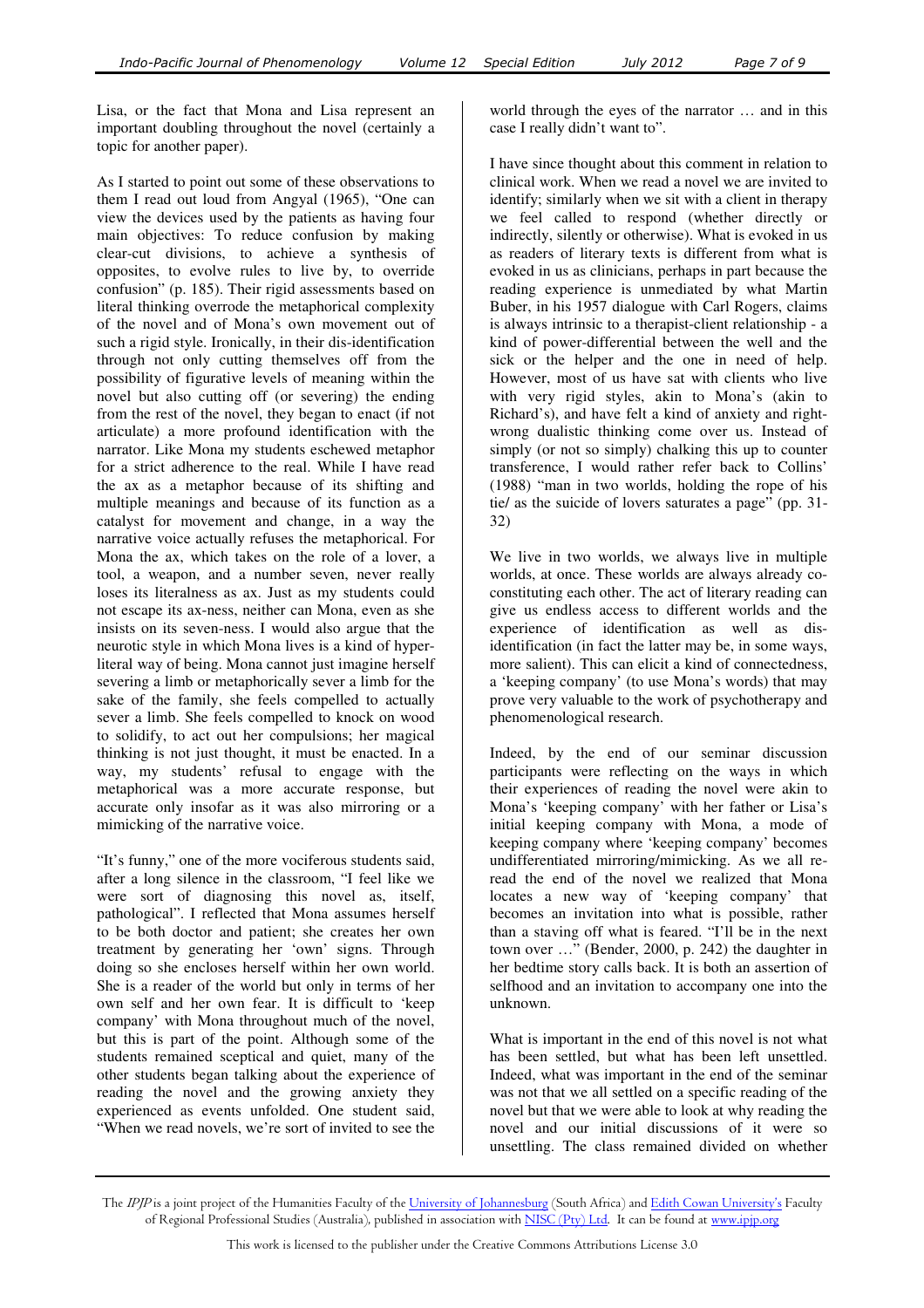they 'liked' the novel or not but this, finally, became irrelevant.

It was really during this self-reflective part of our discussion, during which students reflected not only on the experience of reading but also on our initial discussion, when I began to see some implications of engaging this process for clinical work. The experience of reading literature can become a catalyst for psychotherapists entering into other worlds without being in the prescribed stance of 'helping' or diagnosing. The experience of evocation, in other words, can give us a new perspective on keeping company. In this process, the client, like the novel, becomes the other, separate from the self of the therapist (in all our empathy and well-intentioned

intentionality). This would lead to consideration of the experience of what is evoked by the client or the interaction in therapy, rather than primarily our experience of empathy (in other words, the extent to which we identify with our clients or elide the difference between us and them). Perhaps through drawing on this metaphor and experience of evocation we will remember to focus on what new worlds the client is making available to our experiencing in such a way that we can see her or him as well as ourselves in new lights. "I see all of us reading ourselves away from ourselves/ straining in circles of light to find more light" (Collins, 1988, p. 31-32).

### **Referencing Format**

Schulz, J. L. (2012). Reading as evocation: Engaging the novel in phenomenological psychology. *Indo-Pacific Journal of Phenomenology*, 12 (Special Edition, July: *Evidence-Based Approaches and Practises in Phenomenology*), 9 pp. doi: 10.2989/IPJP.2012.12.1.7.1115

#### **About the Author**



Jennifer Schulz, PhD, is a Professor in the English, Psychology and Liberal and Interdisciplinary Studies programs at Seattle University, Seattle, WA, USA. She teaches a wide variety of courses on literature, clinical psychology, writing, and interdisciplinary research methods. She also works as a licensed mental health counsellor in private practice. Dr Schulz has conducted dialogal phenomenological psychology research on despair and intimacy and has written on incorporating creative writing practices in qualitative research methodology.

E-mail address: schulzj@seattleu.edu

#### **References**

- American Psychiatric Association. (1994). *Diagnostic and statistical manual of mental disorders* (4th ed.). Washington, D.C.: Author.
- Angyal, A. (1965). *Neurosis and treatment: A holistic theory.* New York: Wiley.
- Bender, A. (2000). *An invisible sign of my own*. New York: Anchor Books.
- Buber, M. (1988). *The knowledge of man: A philosophy of the interhuman* (M. S. Friedman (Ed.), M. S. Friedman and R. G. Smith, Trans.). Atlantic Highlands, NJ: Humanities Press International.
- Clark, A. J. (2010). Empathy and sympathy: Therapeutic distinctions in counseling. *Journal of mental health counseling, 32*(2), 95-101.

Collins, B. (1988). *The apple that astonished Paris.* Little Rock: University of Arkansas Press.

The IPJP is a joint project of the Humanities Faculty of the University of Johannesburg (South Africa) and Edith Cowan University's Faculty of Regional Professional Studies (Australia), published in association with NISC (Pty) Ltd. It can be found at www.ipjp.org